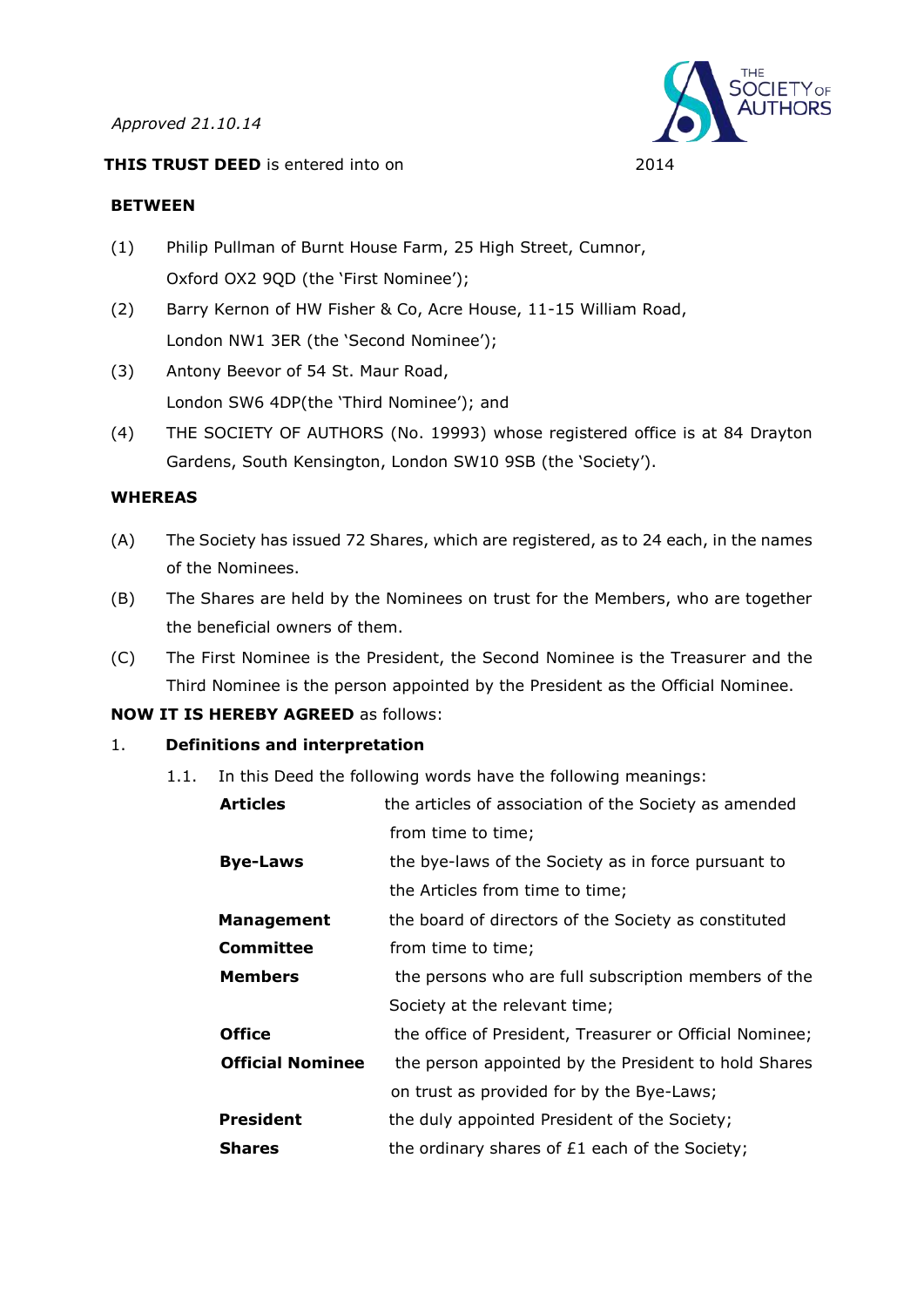| Treasurer       | the duly appointed Treasurer of the Society;  |  |  |  |  |
|-----------------|-----------------------------------------------|--|--|--|--|
| <b>Nominees</b> | the First Nominee, the Second Nominee and the |  |  |  |  |
|                 | Third Nominee.                                |  |  |  |  |

- 1.2. Words importing the singular include the plural and vice-versa.
- 1.3. The headings shall not affect the interpretation of this Deed.

#### 2. **Undertakings and power of attorney**

- 2.1. Each of the Nominees acknowledges that the Members are the beneficial owners of the Shares and undertakes to them:
	- 2.1.1. to exercise as they direct, pursuant to clause 3, all voting and other rights and powers vested in him or her as the registered owner of Shares;
	- 2.1.2. to account to the Members for all and any money or other pecuniary benefit received by him or her in respect of Shares;
	- 2.1.3. not to transfer or otherwise dispose of Shares, other than to one or more new Nominees pursuant to clause 4, unless so directed by the Members;
	- 2.1.4. to transfer the Shares registered in his or her name to one or more new Nominees (for no consideration) upon him or her ceasing to act as a Nominee in respect of Shares for any reason;
	- 2.1.5. to execute all such documents and do all such other acts in respect of the Shares as the Management Committee, acting in the interests of the Members, may reasonably require from time to time.
- 2.2. Each Nominee hereby grants a power of attorney in favour of each of the other Nominees whereby he or she may act in his or her name and on his behalf in executing any document and doing any other thing which he or she may do or may be required to do as a holder of Shares in accordance with this Deed.

# 3. **Direction by the Members**

3.1. The Nominees shall act in relation to the Shares in accordance with directions given by the Members by resolutions passed by them by postal ballot or at meetings (held in accordance with the Bye-Laws) but shall only, acting as the registered owners of the Shares, pass a special resolution if so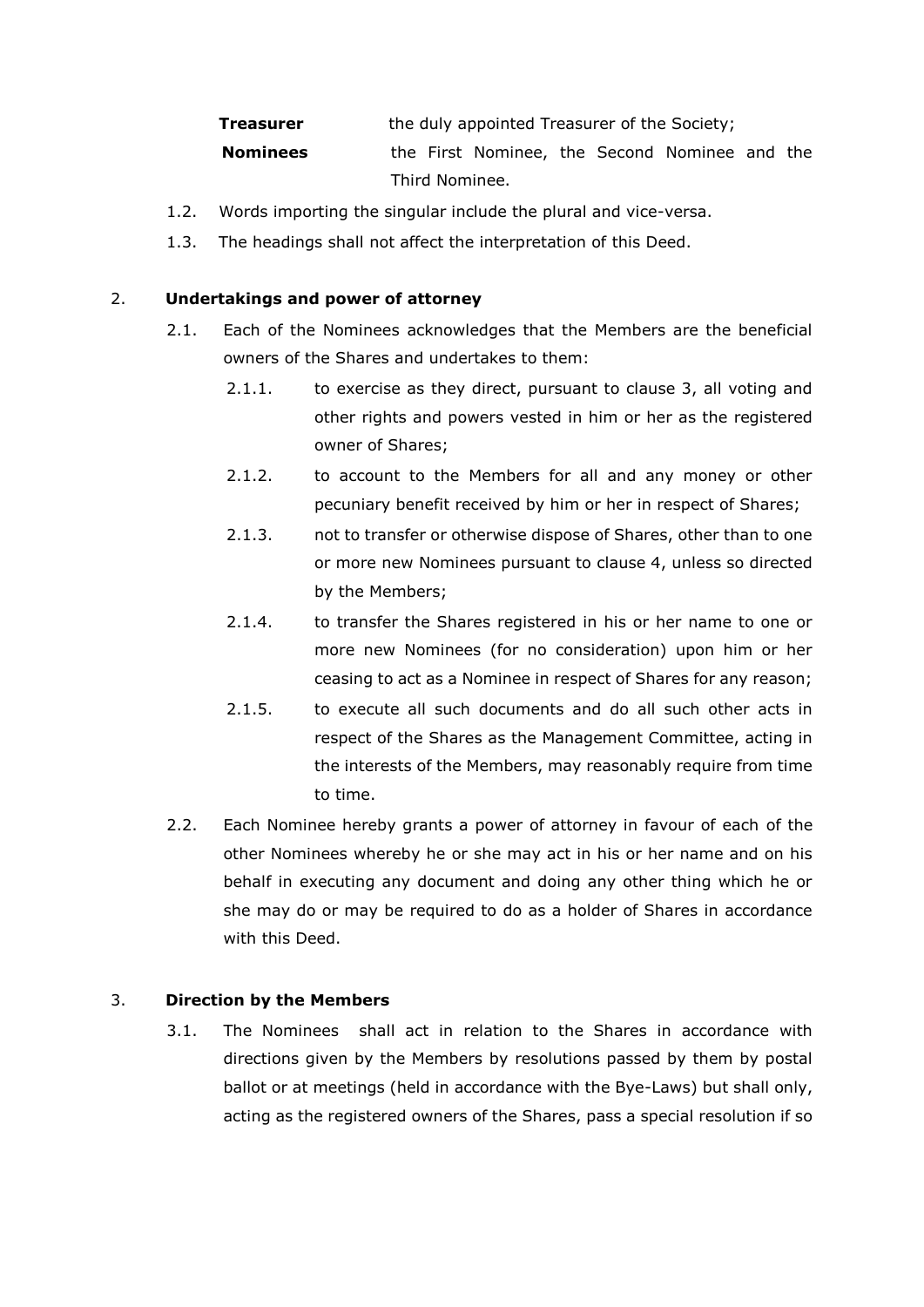directed by a resolution of the Members which shall have been passed with at least 75% of those voting in favour of it.

3.2. The Nominees shall not be responsible for acting pursuant to any resolution purporting to have been passed by the Members even though it may be subsequently found that there was a defect in the postal ballot or holding of the meeting or the passing of the resolution or that for any reason the resolution was not binding upon all the Members.

# 4. **Retirement and new Nominees**

- 4.1. Each Nominee may retire at any time as a holder of Shares on giving one month's notice to the Society and he or she shall so retire on ceasing to hold Office or on a resolution being passed by the Members to the effect that he or she so retire.
- 4.2. A Nominee who has retired shall transfer the Shares registered in his or her name to his or her successor to the Office or, if he or she has not then have ceased to hold Office, to such person as the President shall have designated in writing as the Official Nominee.
- 4.3. This Deed shall cease to have effect in respect of a Nominee who has so transferred the Shares registered in his or her name, except in respect of clauses 3.2 and 5.2, and the other Nominees shall enter into a new deed, in the form of this Deed mutatis mutandis, with the new holder of Shares and the Society.

# 5. **Liability of the Nominees**

- 5.1. If for any reason it becomes impossible or impracticable to carry out any of their obligations under this Deed the Nominees shall not be under any liability therefor or thereby.
- 5.2. The Nominee shall be indemnified by the Society in respect of any liabilities incurred by them in acting or omitting to act in accordance with or in pursuance of any direction by the Members or the Society and the Nominees may act upon any advice of or information obtained from professional advisers of the Society and the Nominees shall not be liable for anything done or not done in reliance upon such advice or information.
- 5.3. The Nominees may, at the expense of the Society, effect such insurance against liabilities assumed by them in administering the trusts of Shares herein set out as shall be approved by the Management Committee.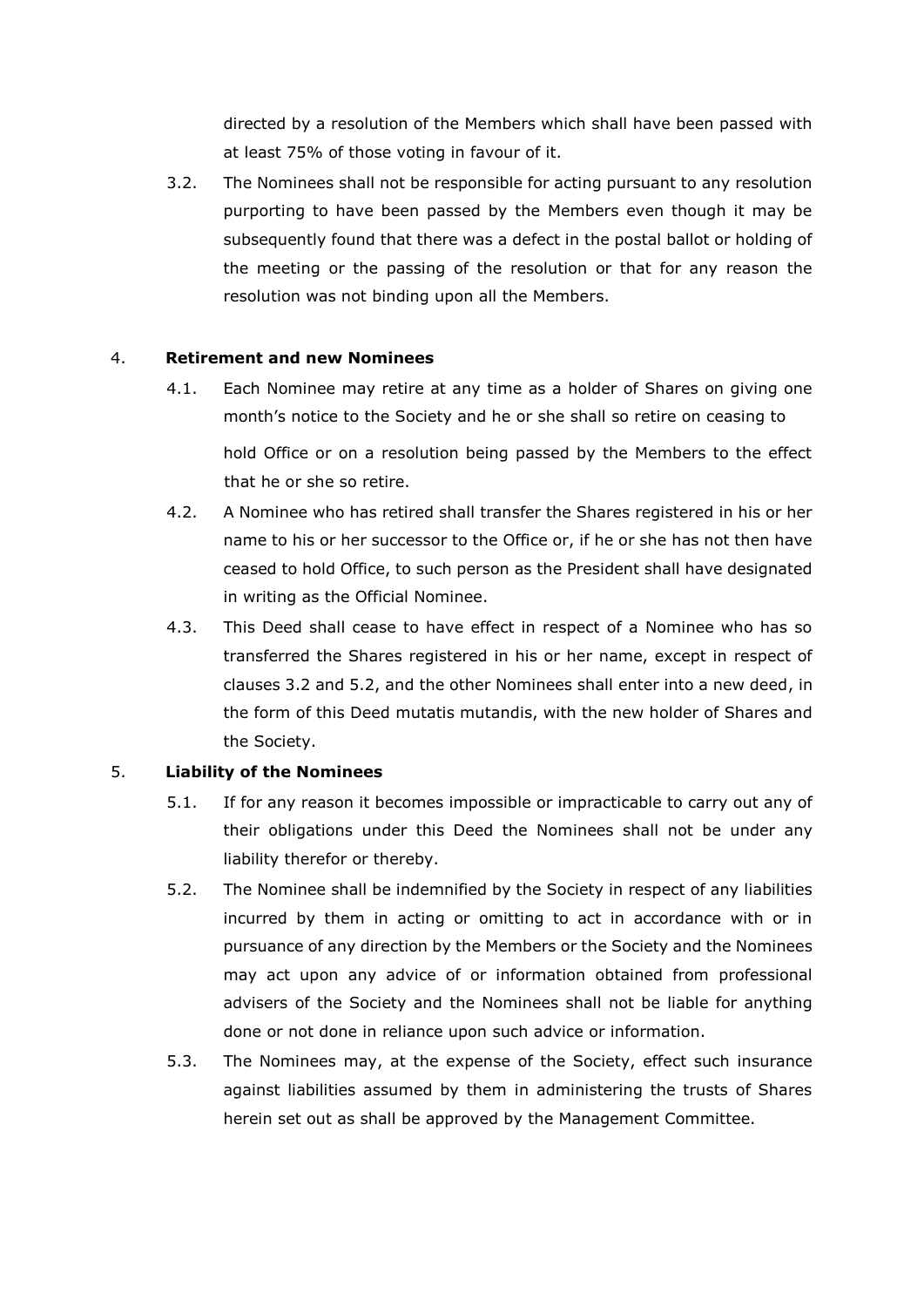#### 6. **Expenses**

The Nominees shall not be entitled to remunerations for their services in acting as such but their reasonable expenses incurred in so acting will be met by the Society.

#### 7. **Notices**

- 7.1. Any notice under this Deed shall be in writing and shall, unless delivered personally, be left at or sent by prepaid first class post or recorded delivery to the address of the person receiving it set out above or to such other address in the United Kingdom as that person shall last have notified in writing to the other parties for the purposes of this clause 7.
- 7.2. Subject to clause 7.3, a notice shall be deemed to have been served:
	- 7.2.1. at the time of delivery if delivered personally or left at the correct address;
	- 7.2.2. 48 hours after posting if sent by prepaid first class post or recorded delivery to the correct address.
- 7.3. If the deemed time of service is not during normal business hours in the United Kingdom the notice shall be deemed served on the next business day.

#### 8. **General**

- 8.1. Nothing in this Deed shall constitute an amendment to the Articles or the Bye-Laws.
- 8.2. This Deed shall be binding on the personal representatives of the Nominees.
- 8.3. No variation of this Deed shall be effective unless made by one or more instruments in writing executed as deeds by each of the Nominees and the Society.
- 8.4. This Deed may be executed in any number of counterparts and by the parties hereto on separate counterparts but shall not be effective until each of them has executed at least one counterpart.
- 8.5. A copy of this Deed shall be made available by the Society to each Member who requests it subject to payment of a charge of £5.

# 9. **Law and Jurisdiction**

This Deed shall be governed by English law and the parties hereby irrevocably submit to the jurisdiction of the English courts on any matter relating to it.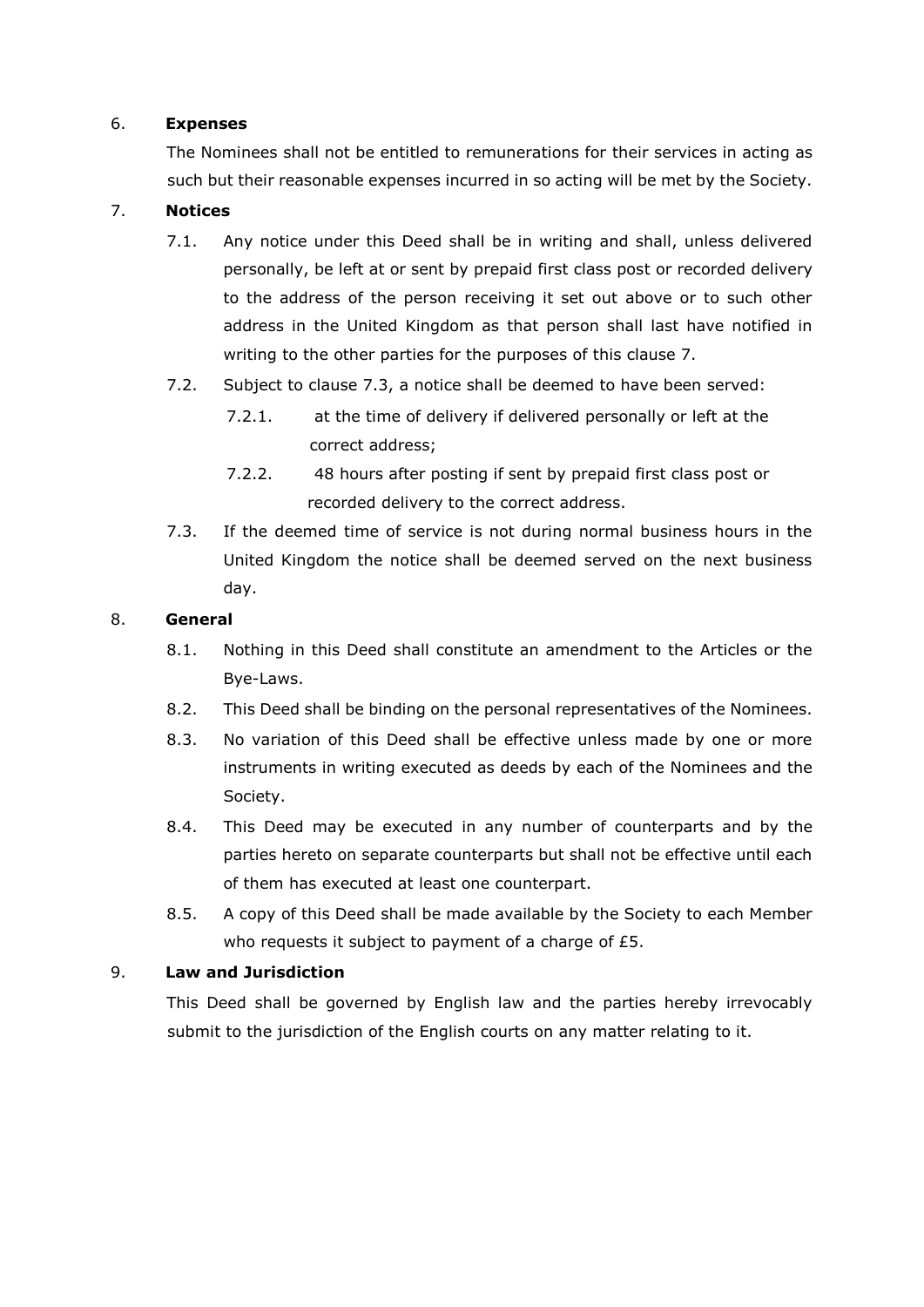**IN WITNESS WHEREOF** this Deed has been executed and delivered on the date first above.

| EXECUTED as a DEED by |   | $\mathcal{E}$ |  |
|-----------------------|---|---------------|--|
| [                     | 1 | $\mathcal{Y}$ |  |
| in the presence of:   |   |               |  |
|                       |   |               |  |
|                       |   |               |  |
| Witness Signature     |   |               |  |
|                       |   |               |  |
|                       |   |               |  |
| Witness Name          |   |               |  |
|                       |   |               |  |
|                       |   |               |  |
|                       |   |               |  |
| Witness Address       |   |               |  |
|                       |   |               |  |
|                       |   |               |  |
| Witness Occupation    |   |               |  |
|                       |   |               |  |
| EXECUTED as a DEED by |   | $\mathcal{C}$ |  |
| E                     | 1 | $\mathcal{C}$ |  |
| in the presence of:   |   |               |  |
|                       |   |               |  |
|                       |   |               |  |
| Witness Signature     |   |               |  |
|                       |   |               |  |
|                       |   |               |  |
|                       |   |               |  |
| Witness Name          |   |               |  |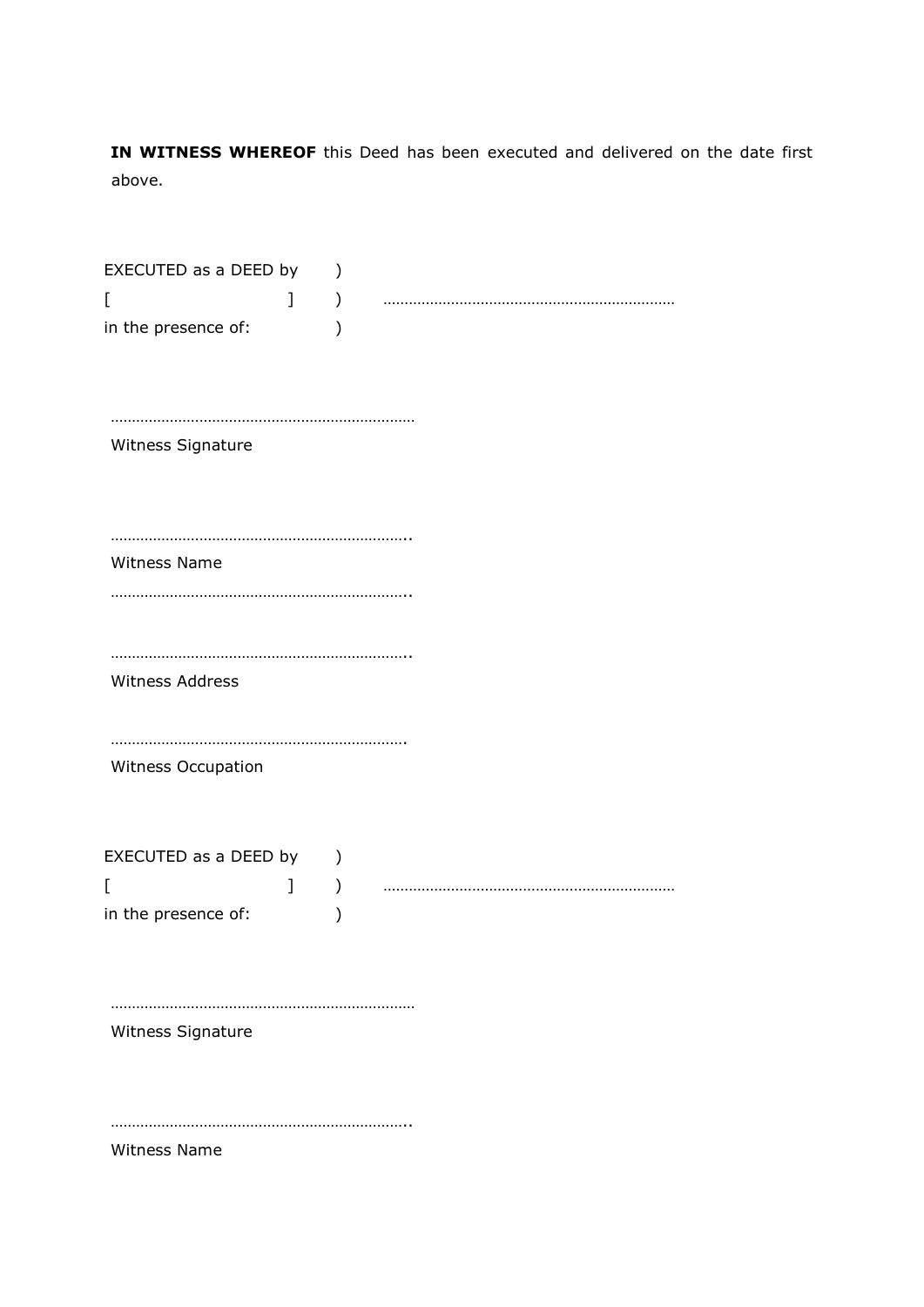|                 | Witness Address               |
|-----------------|-------------------------------|
|                 |                               |
|                 | Witness Occupation            |
|                 | EXECUTED as a DEED by )       |
| $\Gamma$<br>of: | $\mathbf{1}$<br>$\mathcal{E}$ |
|                 |                               |
|                 |                               |
|                 | Witness Signature             |
|                 |                               |
|                 | <b>Witness Name</b>           |
|                 |                               |
|                 |                               |
|                 | Witness Address               |
|                 |                               |
|                 | Witness Occupation            |
|                 | EXECUTED as a DEED by )       |
|                 | THE SOCIETY OF AUTHORS )      |
|                 | acting by a director in ) the |
|                 | presence of: )                |